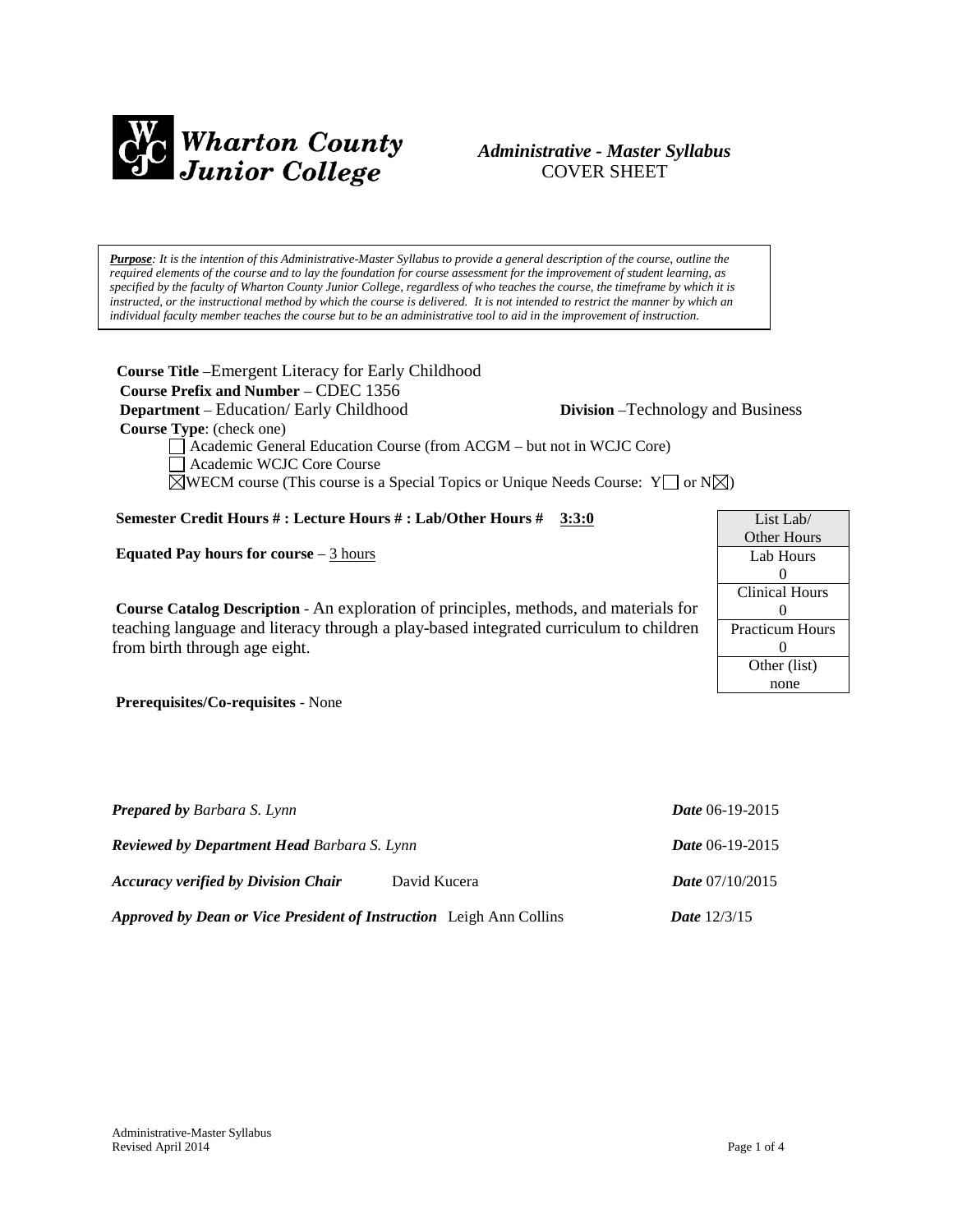

**I. Topical Outline** – Each offering of this course must include the following topics (be sure to include information regarding lab, practicum, clinical or other non-lecture instruction

Theories of language development (behaviorism, nativism—Chomsky, social learning theory, Vygotsky, Piaget, etc.) Early Brain Development Role of the parent, caregiver, teacher, and other adults in stimulating children's language Importance of conversations and early language experiences in infancy and toddler years Defining Language Arts (oral language and literacy-written language) Listening, Speaking, Reading, Writing Letter recognition Sounds of language (Phonics) Phonemic awareness Beginning Reading Beginning Writing Reading and Writing in the Elementary Years Acquiring English as a second language (English Language Learners) Play-based techniques for literacy Environments for literacy Selecting and utilizing children's literature in a variety of content areas (language arts, math, science, social studies, and fine arts) And other topics deemed relevant by the instructor

National Association for the Education of Young Children (NAEYC) Standards measured in this course:

- 1. Promoting child development and learning
- 2. Teaching and learning
- 3. Observing, documenting, and assessing
- 4. Using developpmentally appropriate approaches to connect with children and families
- 5. Using content knowledge to build meaningful curriculum
- 6. Becoming a professional

#### **II. Course Learning Outcomes**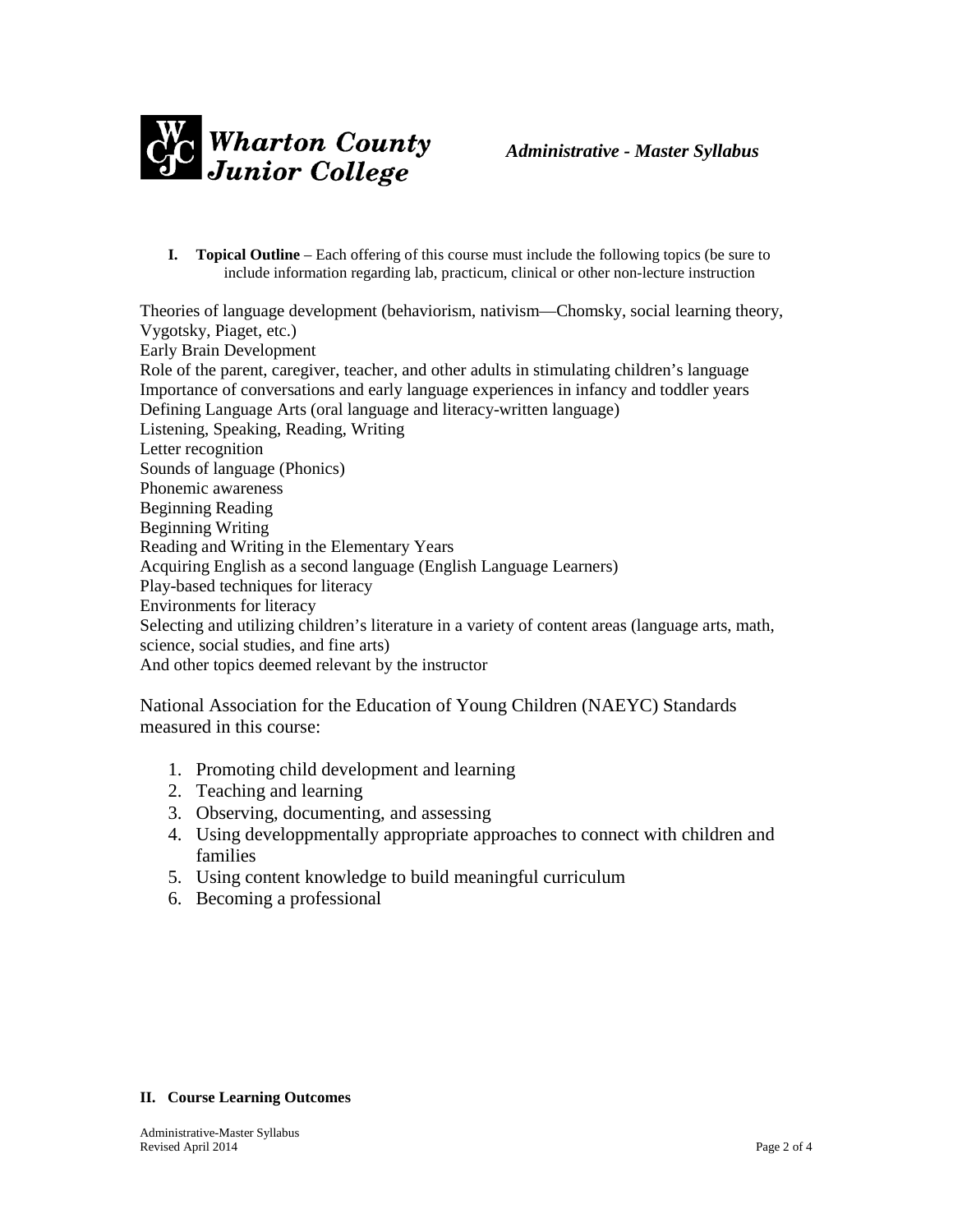| <b>Learning Outcomes</b><br>Upon successful completion of this course,<br>students will:                                                                                                                                                                                                                                                                                                                                            | <b>Methods of Assessment</b>                                                                                                                                                                                                                                                                                                                                                                                                                                                                                                                                                                                                                                                     |
|-------------------------------------------------------------------------------------------------------------------------------------------------------------------------------------------------------------------------------------------------------------------------------------------------------------------------------------------------------------------------------------------------------------------------------------|----------------------------------------------------------------------------------------------------------------------------------------------------------------------------------------------------------------------------------------------------------------------------------------------------------------------------------------------------------------------------------------------------------------------------------------------------------------------------------------------------------------------------------------------------------------------------------------------------------------------------------------------------------------------------------|
| 1. Define literacy and emergent literacy<br>2. Analyze various theories of language<br>development<br>3. Describe the teacher's role in promoting<br>emergent literacy<br>4. Create literacy environments and<br>experiences for children<br>5. Select and share appropriate literature with<br>children.<br>6. Reflect on developmentally appropriate<br>practice and application of course content to<br>Early Childhood settings | 1-2-3. In-class assignments, midterm (with<br>minimum of one essay question), final exam,<br>and other quizzes deemed necessary by the<br>instructor. Minimum grade of 70 to meet the<br>standard.<br>3-4-5. Students will submit a term project<br>including 6 literature selections for a<br>particular age group (birth-grade 4) and 6<br>literacy activities designed for the same age<br>group. This project will be graded by a<br>departmental rubric with the student achieving<br>a minimum grade of 70 points to meet the<br>standard.<br>6. Written, in-class journal reflections on the<br>weekly topic of study and its application to<br>early childhood settings. |

### **III. Required Text(s), Optional Text(s) and/or Materials to be Supplied by Student.**

Machado (J. M.). *Early childhood experiences in Language Arts: Early literacy, most recent edition,* Cengage.

Bredecamp, S. & Copple, C. (2009). *Developmentally appropriate practice in early childhood programs (3rd ed.).* NAEYC: Washington, DC. ISBN 13: 978192889664

### **IV. Suggested Course Maximum** - 35

**V. List any specific spatial or physical requirements beyond a typical classroom required to teach the course**.

None

### **VI. Course Requirements/Grading System – Describe any course specific requirements such as research papers or reading assignments and the generalized grading format for the course**

After reading the text book and participating in class lecture and discussions, students will compile and arrange a term project: select and extend 6 literature books for children in a specific age group (birth-grade 4) and 6 additional literacy activities for the same age group. The project will be graded according to a departmental rubric, and students will share portions of the project in class. Students will take written tests designed by the instructor. Grades will be determined in the following manner:

10% Attendance, class participation, and participation in weekly in-class reflections 60% Written tests (minimum of midterm with one essay question and a final exam)